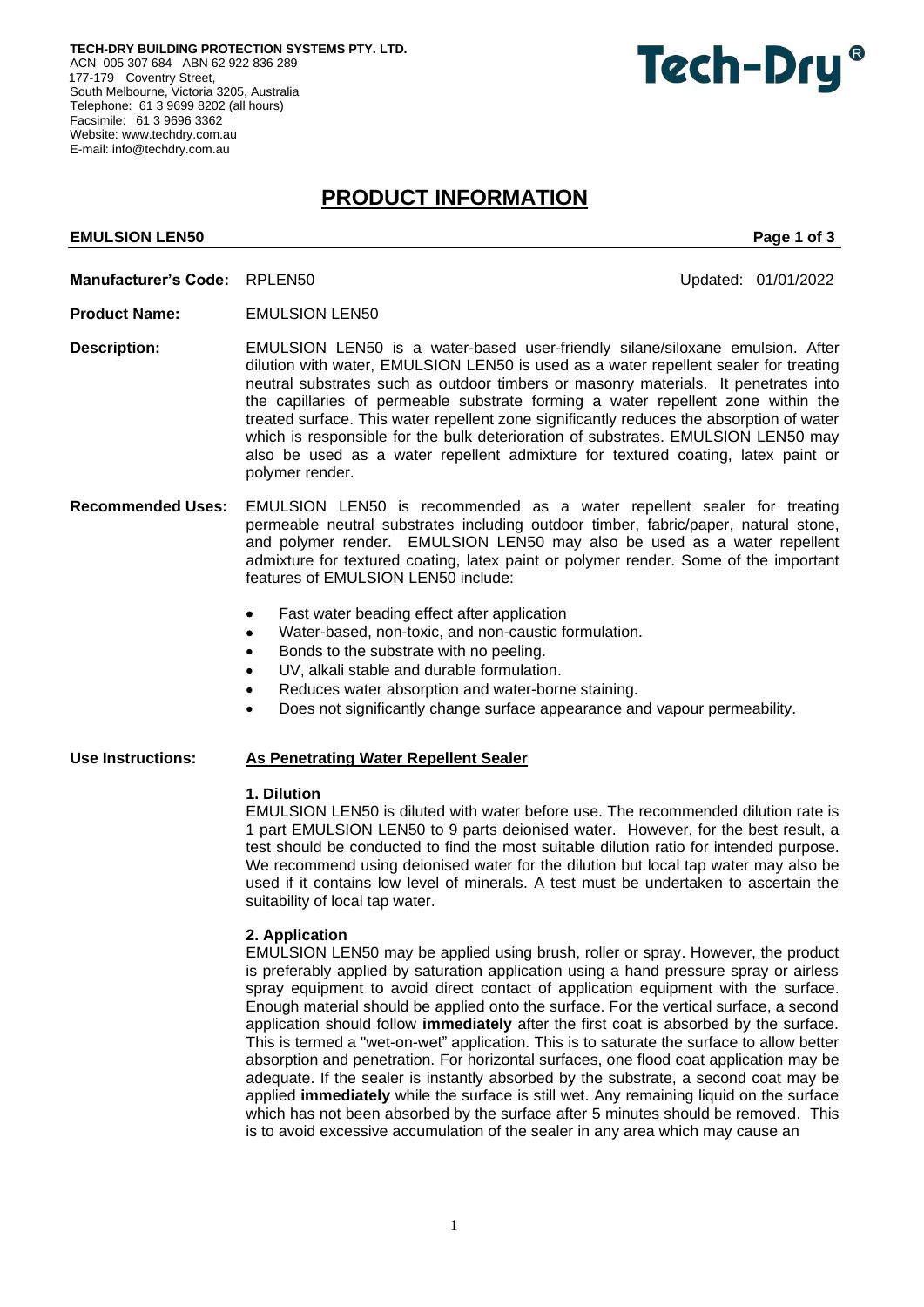uneven finish or contamination in the area. The number of applications depends on the permeability of the substrate. For a dense surface, one or two "wet-on-wet" applications is adequate, but for very permeable substrate, two or more coats "wet-onwet" may be required.

Always stir EMULSION LEN50 (concentrate or after dilution) before use. Mask off window, doors or any areas you do not wish to treat. If accidental splashing occurs the product should be removed with a damp cloth **immediately** to avoid possible contamination.

#### **3. Consumption rate**

The consumption depends on the permeability of the substrate. For very permeable substrate, it may be of an order of 1-5  $m<sup>2</sup>$  per litre per coat. However, for other substrates, it may vary from 5 to 40 m<sup>2</sup> per litre per coat.

#### **4. After application**

Instant surface beading will develop immediately after dry, however, better water repellent effect will develop in 24 hours and could take up to 7 days for full curing. Avoid heavy traffic for 24 hours. Wash the equipment in water **immediately** after use.

#### **5. Pilot testing**

Due to the variation of substrates, it is strongly recommended that a pilot test on a small area on site should be conducted prior to application to determine the suitability of this product for the purpose.

Photos below show that a good water repellent effect has developed on pine fence boards treated with EMULSION LEN50 at 1:9 dilution (left: treated; right: control):

### **Pine fence boards treated with EMULSION LEN50**